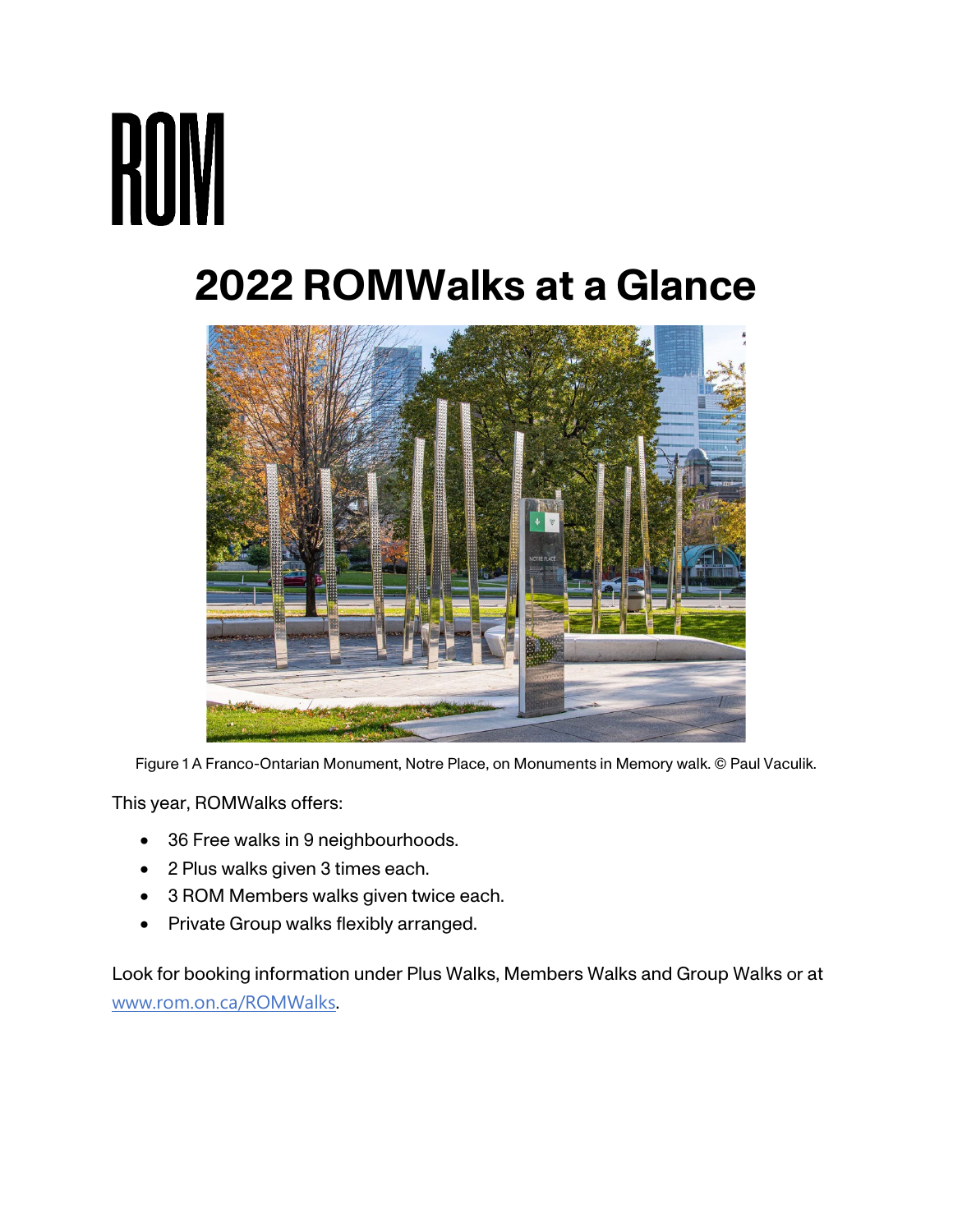## **Free ROMWalks**

These ROMWalks are free to the public. No registration is required, meet at the starting point, Sundays 2pm and Wednesdays 6pm, and look for the ROM umbrella.

#### **Queen's Park Circle**

Wed May 11, Sun Jun 12, Wed Jul 13, Sun Sep 4

The provincial legislature, the mansions on Queen's Park Crescent, St. Michael's University, Victoria University. Learn their stories and their secrets, while seeing some new and interesting Toronto architecture.

Starting point: In front of the legislative buildings

End Point: Charles Street and Queen's Park Circle

TTC Access: Queen's Park subway stop and streetcar stop on the 506 College Street line

#### **King Street East: Newspapers and Newsmakers**

Wed May 18, Sun Jun 19, Sun Aug 7, Sun Sep 18

Join us in exploring the characters who have shaped Toronto's history along its first main street, and the colourful history of the newspapers that have headquartered their operations there from the 1820's to the present day.

Starting Point: Corner of King St. East and Berkeley St. (one block West of Parliament)

End Point: Corner of King St. East and Victoria St. (one block from King St. subway stop

TTC Access: 504 Streetcar to Parliament and King St. stop, or Bus #65 Parliament from Castle Frank subway stop to King Street.

#### **Sacred Stones & Steeples**

Sun May 15, Wed Jun 15, Sun Jul 17, Wed Aug 17

Explore with us the magnificent sacred buildings from the 19th century which show the importance of religion in the life of the city and how that has changed over time. While we look forward to the new, let us still appreciate the beauty and the heritage bequeathed to us from the past.

Starting Point: Northeast corner of Church & King Streets

End Point: Gould and Bond Street

TTC Access: King St. subway stop or the 504 and 514 King streetcars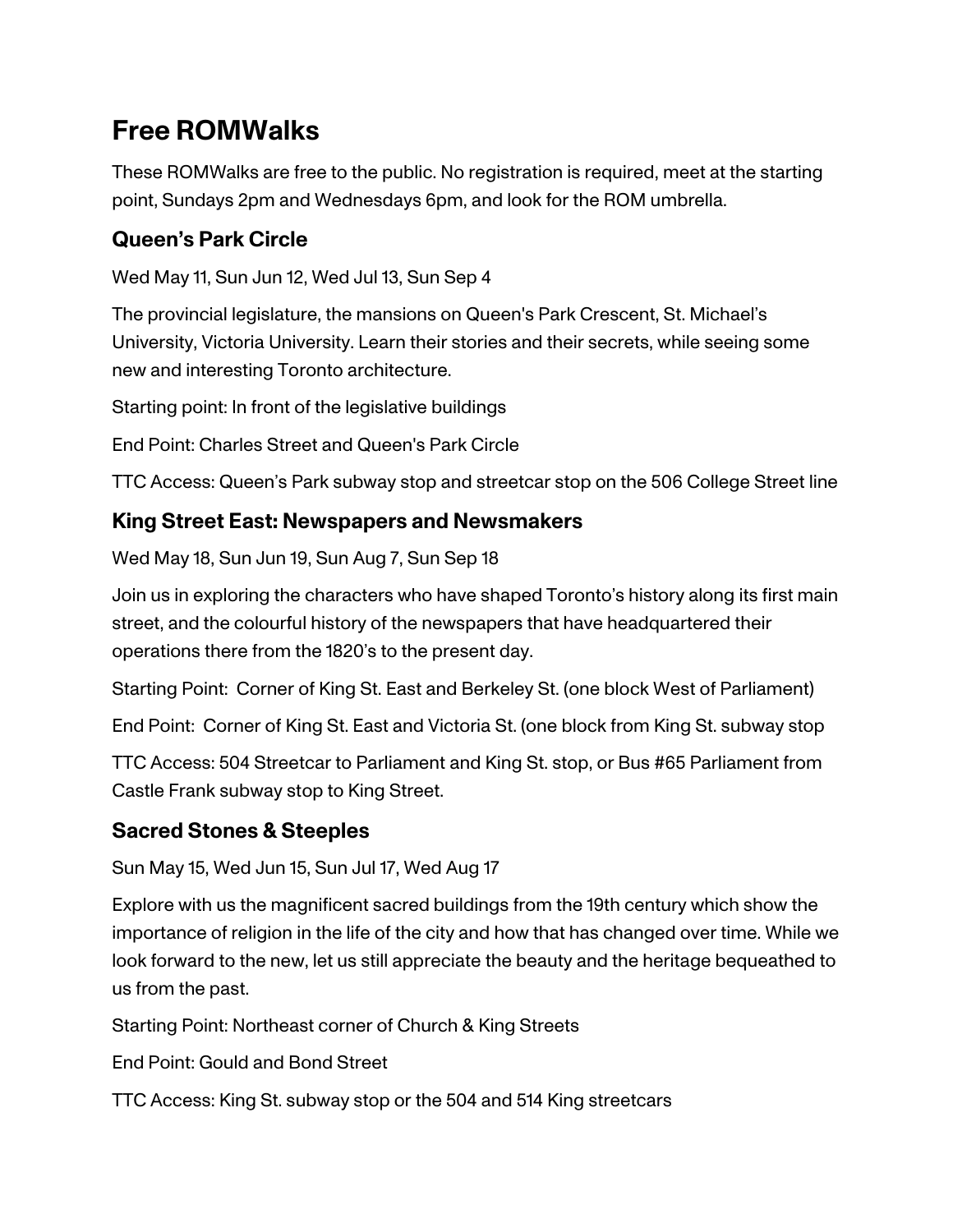#### **Riverdale**

Sun May 22, Wed Jun 29, Wed Aug 3, Sun Aug 28

Join us on a tour through Riverdale whose history includes indigenous settlement, brickmakers, jailbreakers, medical facilities, a park and a Russian royal. Discover how this east end area has evolved over two centuries and continues to reflect the changing demographics of the city.

Starting Point: West side of Broadview Ave. just North of Withrow Ave.

End Point: NW corner of Broadview Ave. and Gerrard St. E.

TTC Access: 504B King Streetcar or 505 Dundas Bus to Withrow Ave. stop

#### **Historic Danforth**

Sun May 8 (F), Wed Jun 8, Sun July 24 (F), Wed Aug 24

(F) This walk is available in French.

Discover the rich history of "The Danforth" which includes beautiful heritage homes, historical churches, the famous Music Hall and a former Nickelodeon. Hear about an early, influential family, the Playters.

Starting Point: NW corner of Danforth and Cambridge Avenues (one block west of Broadview)

End Point: Broadview at Wolfrey Ave (three blocks south of Danforth)

TTC Access: Broadview subway stop

#### **Kensington**

Sun Jun 5, Wed Jul 6, Wed Aug 31, Sun Oct 2

Join us as we wander through what was once the old Jewish Market, past late Victorian buildings that have undergone considerable change over the years, and onto the campus of the University of Toronto. Memories of times past mix with the modern life of condos, restaurants and music.

Starting Point: SW corner of Dundas Street West and Denison Avenue

End Point: College and Bellevue

TTC Access: Spadina or Bathurst Streetcar, Dundas West Street stop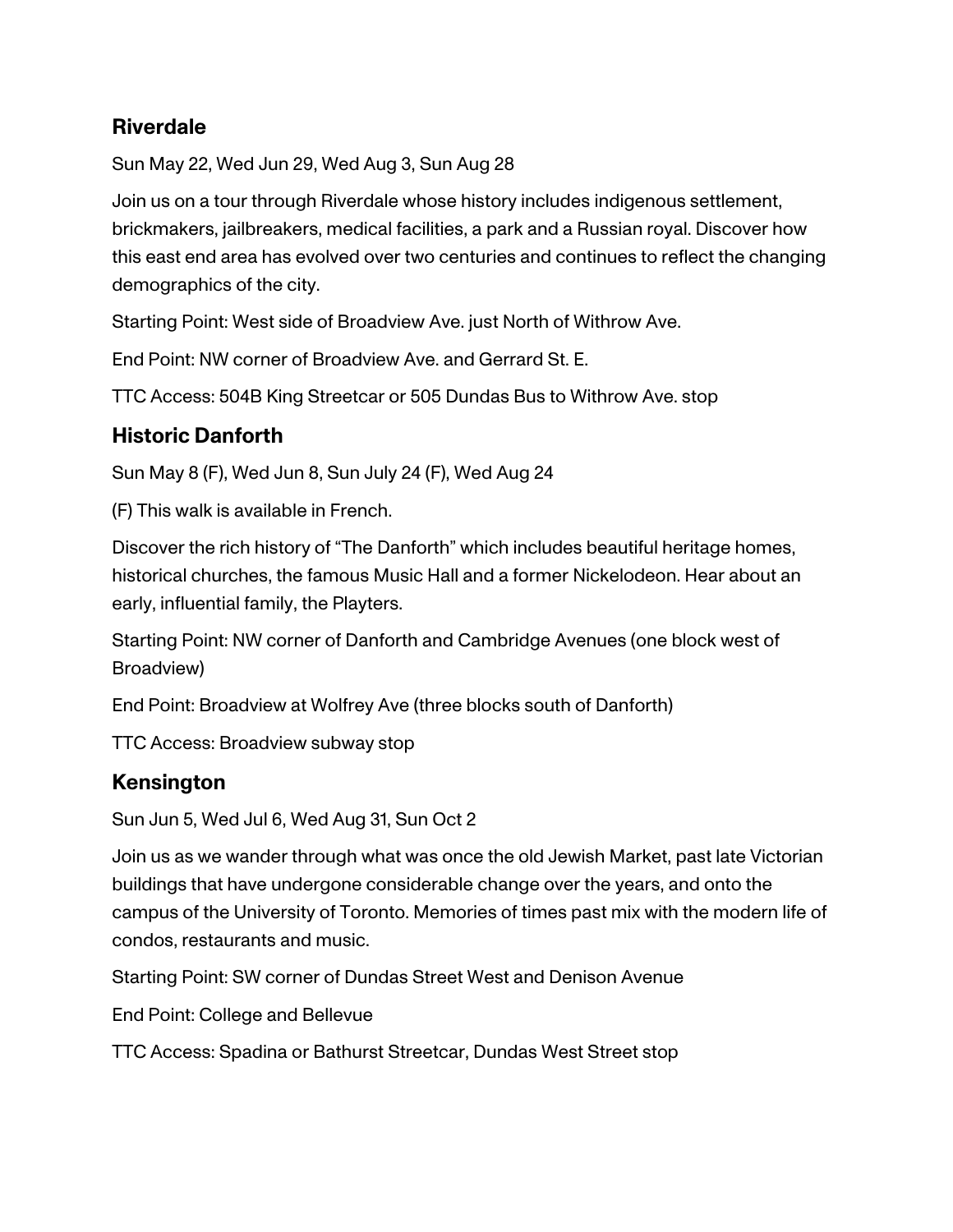#### **Rosedale II**

Wed May 4, Sun Jul 10, Wed Aug 10, Sun Oct 9

Explore the tree-lined streets of this prestigious enclave, the suburb of choice for Toronto's wealthy citizens in the early 1900s. We'll view a National Historic Site and admire impressive domestic architecture built in a wide variety of styles over 150 years.

Starting Point: Park Road at Bloor Street East

End Point: NW corner of Chestnut Park and Roxborough St. E (1 block north of Rosedale Subway station)

TTC access: Bloor/Yonge Subway stop

#### **Willowdale and York Cemetery – Farm to City Centre**

Wed May 25 (F), Sun Jun 26, Wed Jul 27 (F), Sun Sep 11

(F) This walk is available in French.

Discover the transformation of the early farms of the 18th and 19th century into the centre of the city of North York prior to the amalgamation of Toronto. We will also explore the tranquility, history and residents of York Cemetery just steps from the busy traffic and towering buildings of Yonge Street in the former North York.

Starting and End Point: Mel Lastman Square at Red Muskoka Chairs on the NE corner close to Yonge Street.

TTC Stop: North York City Centre Subway stop

#### **Mt Pleasant**

Sun May 1, Wed Jun 1, Wed Jul 20, Sun Aug 21

In one of Toronto's largest cemeteries, we will stroll through the beautiful, treed landscape and hear the stories of people who were influential in the growth of Toronto during the Victorian era. We will learn about mourning customs, memorial styles and the meaning of symbols found on the monuments and mausoleums.

Starting and End Point: Yonge Street entrance (north of St. Clair)

TTC access: St. Clair Station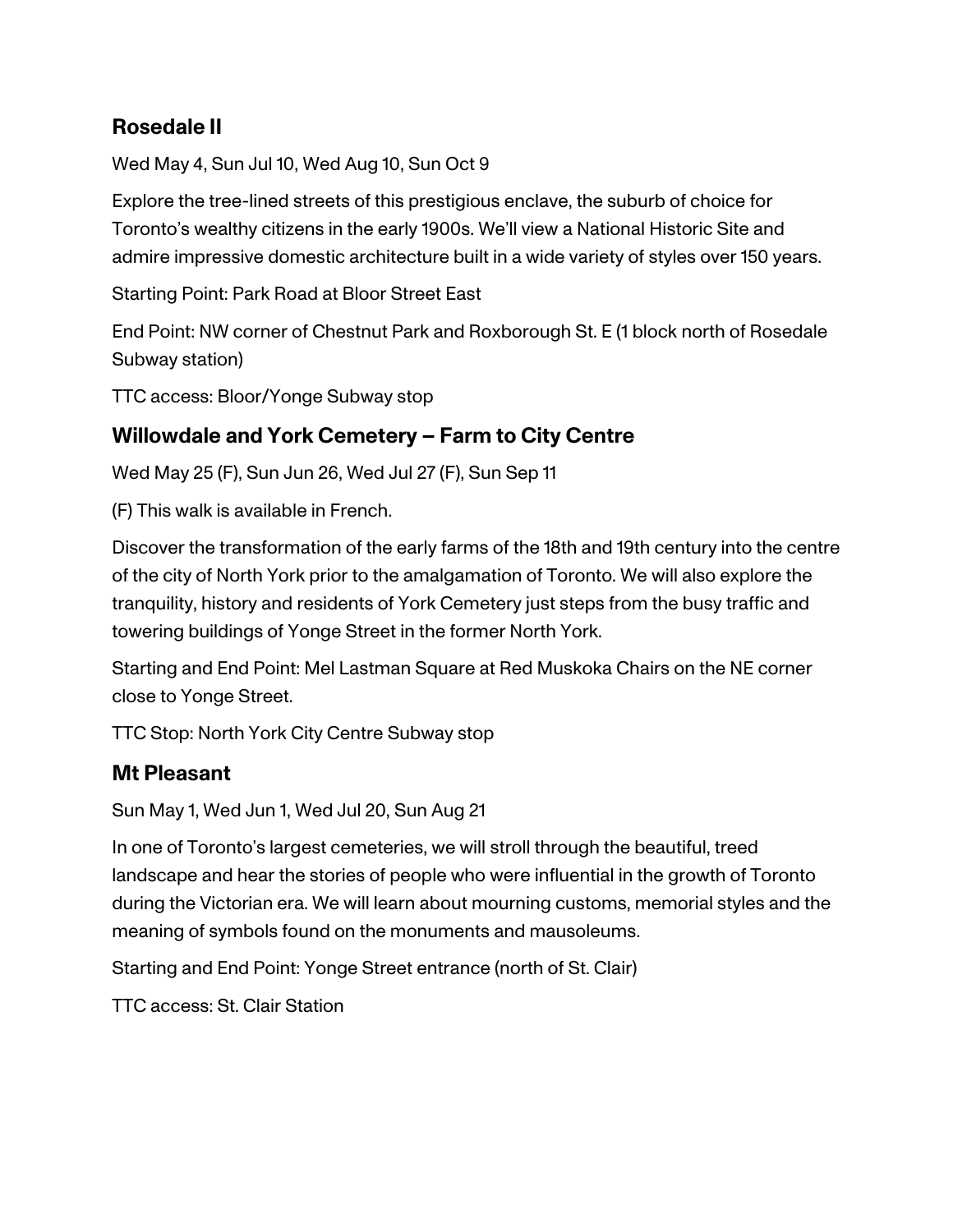## **ROMWalks Plus**

Two different walks are offered this 2022 walking season for a limited number of participants. The cost is \$10.00 per person. Tickets must be reserved in advance and can be booked online at [www.rom.on.ca/ROMWalks](https://www.rom.on.ca/en/whats-on/romwalks) or call 416.586.5797 for information and to reserve tickets. \*

#### **Annex West**

Sundays, July 3, August 14, September 25 at 2:00 pm

Come and explore the Annex neighbourhood west of Spadina. Learn about the people and places including churches, schools, an historic pub, and a fire station - all spiced up with an occasional murder.

#### **Monuments in Memory: Queen's Park**

Wednesday, June 22 at 6:00 pm, Sundays, July 31 and October 16 at 2:00 pm

Explore with us the history of remembering on a tour of the monuments in and around Queen's Park. We will look at memorials of ordinary people and hear the stories of how they made Canadian history. We will discuss the style, purpose and subjects of memorials, and how they have changed over time.

# **ROM Member Exclusive ROMWalks**

These Member exclusive walks are free for ROM Members; however, registration is required. Due to the popularity of these walks, registration will not open until a month prior to the scheduled walk. Watch your email communication for registration dates and register at [www.rom.on.ca/members/events](https://www.rom.on.ca/en/join-us/membership/member-events) or call 416.586.5700.

#### **Jarvis Street**

Saturdays, June 4, August 20

Once the most fashionable address in Toronto, Jarvis Street retains many of its old mansions and churches and has acquired new architectural gems. A walk down this broad street provides insight into its elegant past and energetic present.

#### **Cabbagetown North**

Saturdays, July 2, October 1

A heritage community, full of incredible homes and history dating back to the 1850s, brought back to life through restoration, renovation and community pride.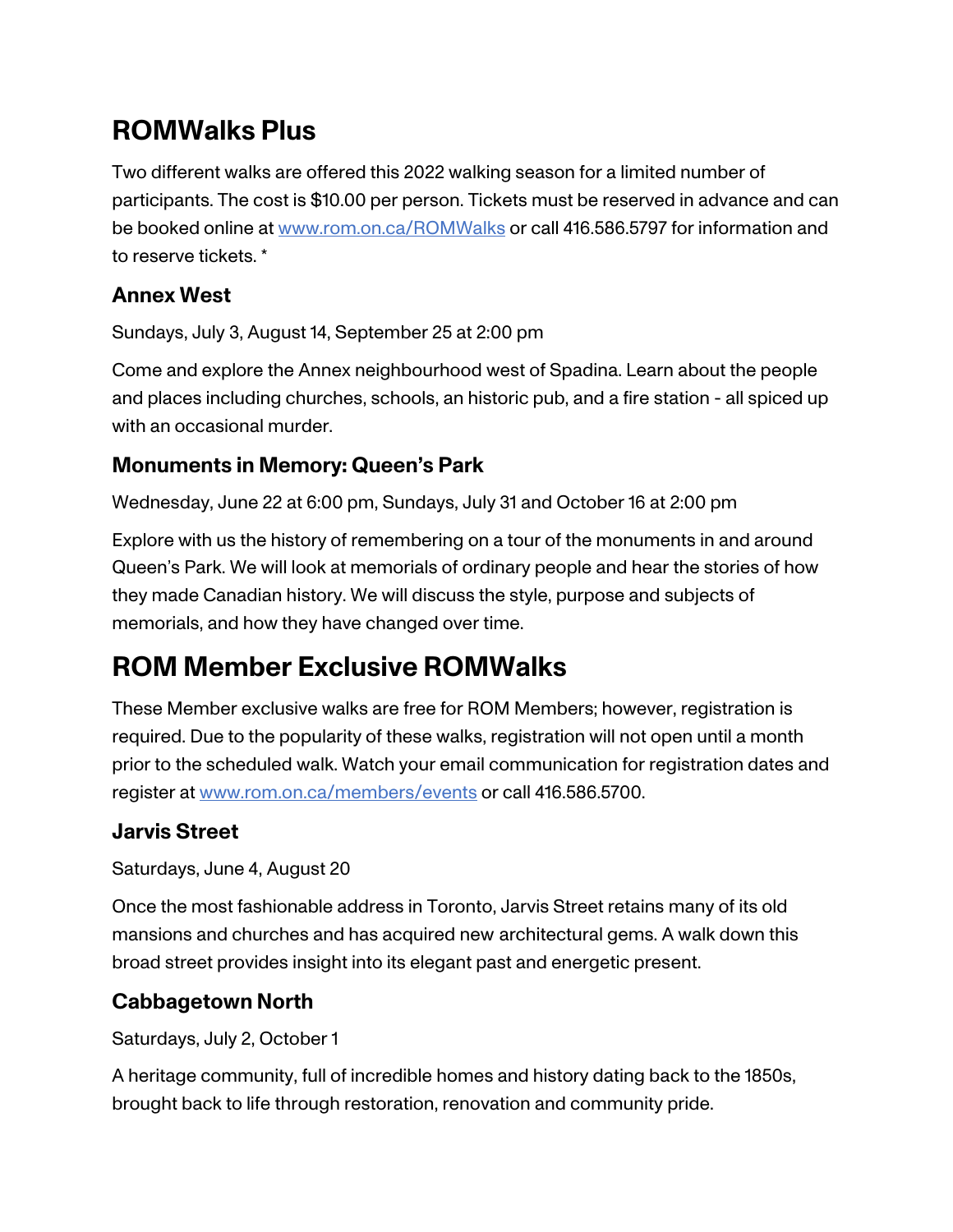#### **Whiskey, Wharf and Windmill**

Saturdays, July 23, September 10

Walking through the Distillery district, discover the commercial, industrial and residential structures built on the borders of the historic town of York that have been adapted over the last 2 centuries.

## **Private GroupROMWalks**

Our private group walks are available for all scheduled 2020 ROMWalks, plus these additional walks:

About the ROM, Annex, Along the Front, Arts & Entertainment, Citadels of Wealth, Heart of Toronto, Necropolis, Parkdale, Rosedale I, St. James Cemetery, Historic Toronto, Waterfront, Wychwood, Yorkville.

The cost is \$10 per person with a minimum of \$100.

Call 416.586.8097 for booking and more information.



Figure 2 ROMWalks groups listen to their guides at the Adam Beck Monument. © Paul Vaculik.

.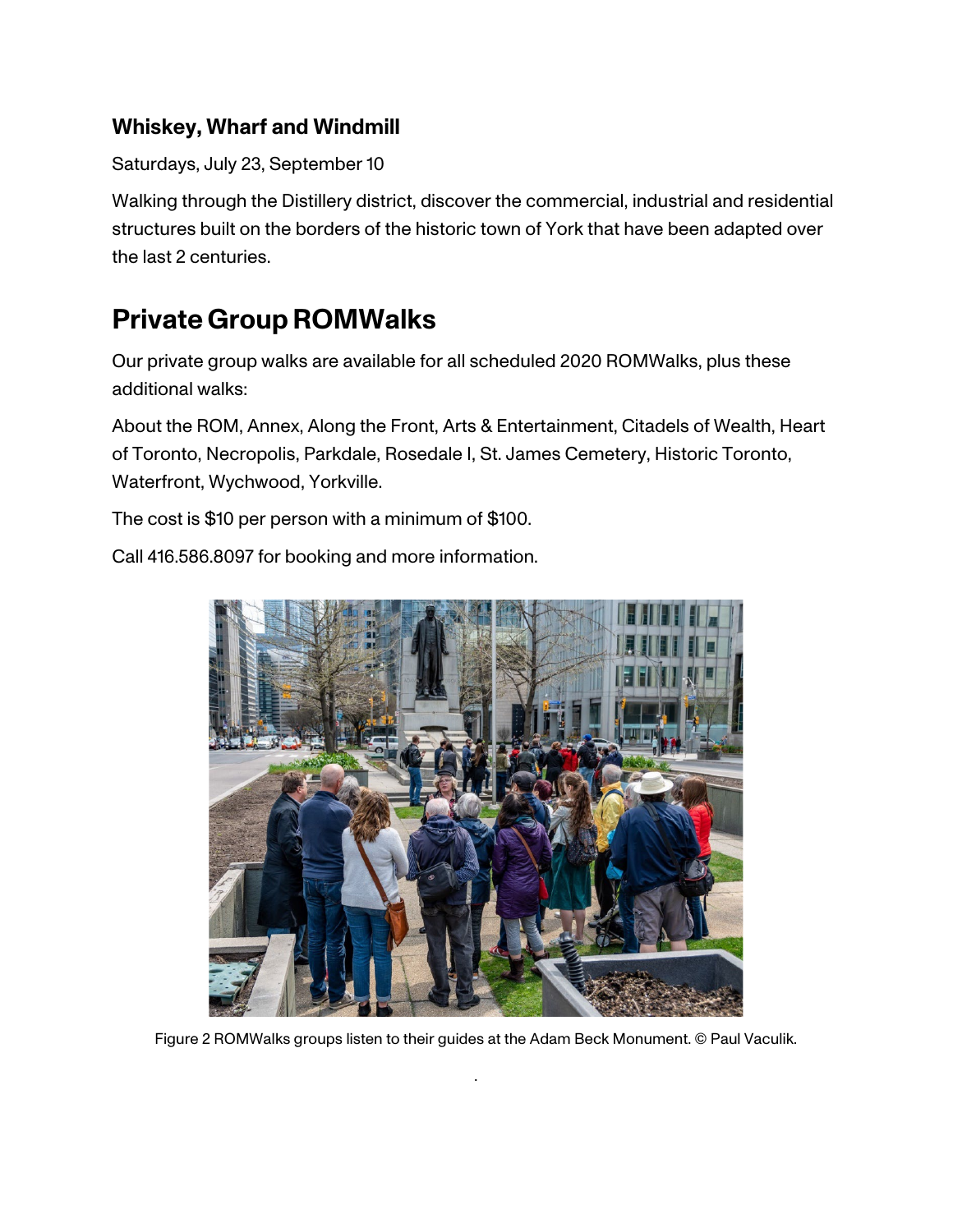# **ROMWALKS Schedule 2022**

Please note: Free (F) - This walk is available in French.

|                    |                 |              |                         | <b>Walk</b>    |
|--------------------|-----------------|--------------|-------------------------|----------------|
| <b>Walk</b>        | Weekday         | <b>Month</b> | <b>Date</b>             | <b>Type</b>    |
| Mt Pleasant I      | <b>Sunday</b>   | <b>May</b>   | 1                       | <b>Free</b>    |
| <b>Rosedale II</b> | Wednesday       | <b>May</b>   | $\overline{\mathbf{4}}$ | <b>Free</b>    |
| <b>Danforth</b>    | <b>Sunday</b>   | <b>May</b>   | 8                       | Free (F)       |
| <b>QP</b>          | Wednesday       | <b>May</b>   | 11                      | <b>Free</b>    |
| <b>SSS</b>         | <b>Sunday</b>   | <b>May</b>   | 15                      | Free           |
| <b>King East</b>   | Wednesday       | <b>May</b>   | 18                      | <b>Free</b>    |
| <b>Riverdale</b>   | <b>Sunday</b>   | May          | 22                      | <b>Free</b>    |
| Willowdale         | Wednesday       | <b>May</b>   | 25                      | Free (F)       |
| <b>Doors Open</b>  | <b>Sunday</b>   | <b>May</b>   | 29                      | <b>None</b>    |
| Mt Pleasant I      | Wednesday       | June         | 1                       | <b>Free</b>    |
| <b>Jarvis</b>      | <b>Saturday</b> | June         | $\overline{\mathbf{4}}$ | <b>Members</b> |
| Kensington         | <b>Sunday</b>   | June         | 5                       | <b>Free</b>    |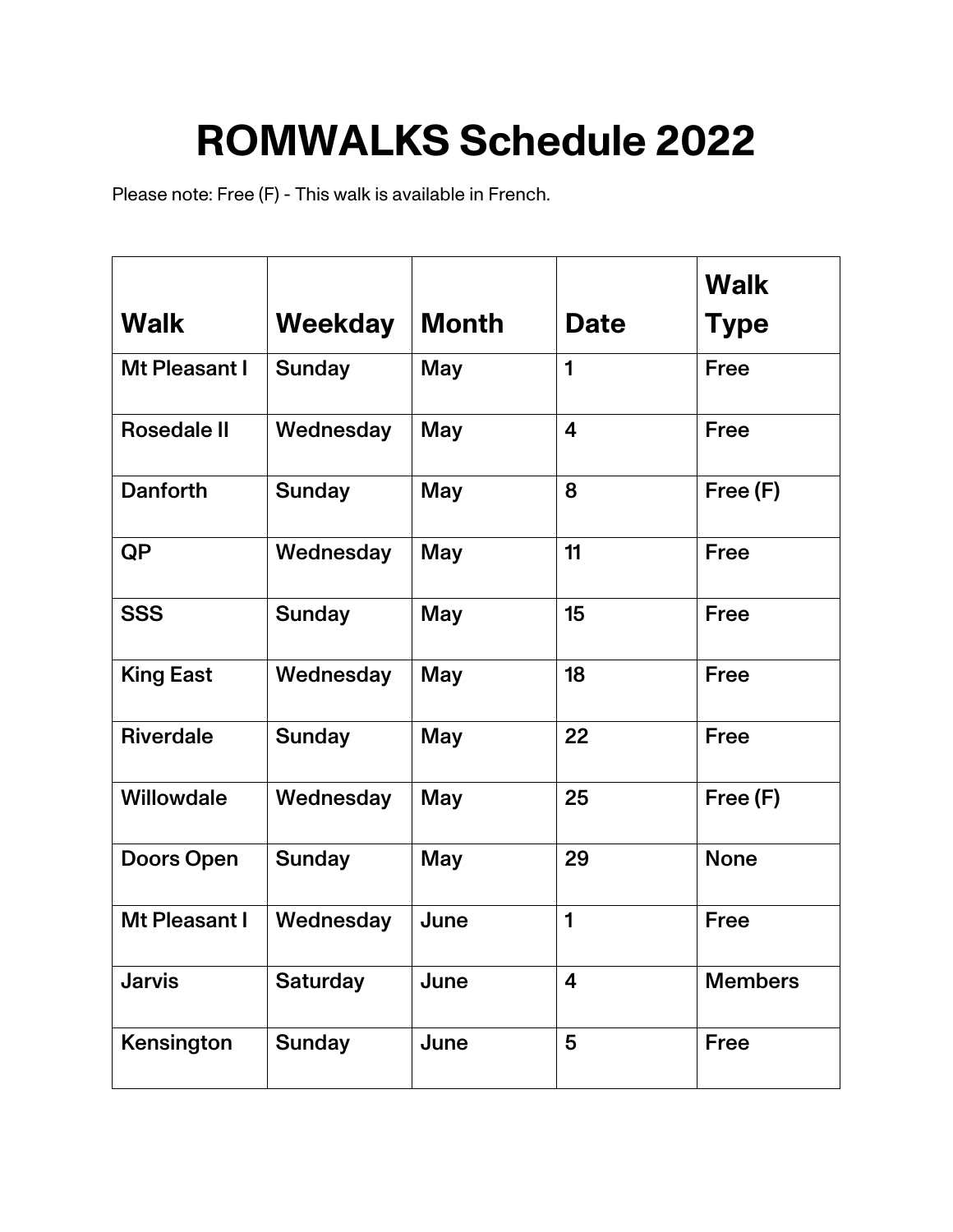|                                |                 |       |                 | <b>Walk</b>    |
|--------------------------------|-----------------|-------|-----------------|----------------|
| <b>Walk</b>                    | Weekday         | Month | <b>Date</b>     | <b>Type</b>    |
| <b>Danforth</b>                | Wednesday       | June  | 8               | <b>Free</b>    |
| <b>QP</b>                      | <b>Sunday</b>   | June  | 12 <sub>2</sub> | <b>Free</b>    |
| <b>SSS</b>                     | Wednesday       | June  | 15              | <b>Free</b>    |
| <b>King E</b>                  | <b>Sunday</b>   | June  | 19              | <b>Free</b>    |
| <b>Monuments</b><br>in Memory: |                 |       |                 |                |
| <b>Queen's Park</b>            | Wednesday       | June  | 22              | <b>Plus</b>    |
| Willowdale                     | <b>Sunday</b>   | June  | 26              | <b>Free</b>    |
| <b>Riverdale</b>               | Wednesday       | June  | 29              | <b>Free</b>    |
| Cabbagetown                    |                 |       |                 |                |
| N                              | <b>Saturday</b> | July  | $\overline{2}$  | <b>Members</b> |
| <b>Annex W</b>                 | <b>Sunday</b>   | July  | 3               | <b>Plus</b>    |
| Kensington                     | Wednesday       | July  | 6               | Free           |
| <b>Rosedale II</b>             | <b>Sunday</b>   | July  | 10              | <b>Free</b>    |
| <b>QP</b>                      | Wednesday       | July  | 13              | <b>Free</b>    |
| <b>SSS</b>                     | <b>Sunday</b>   | July  | 17              | Free           |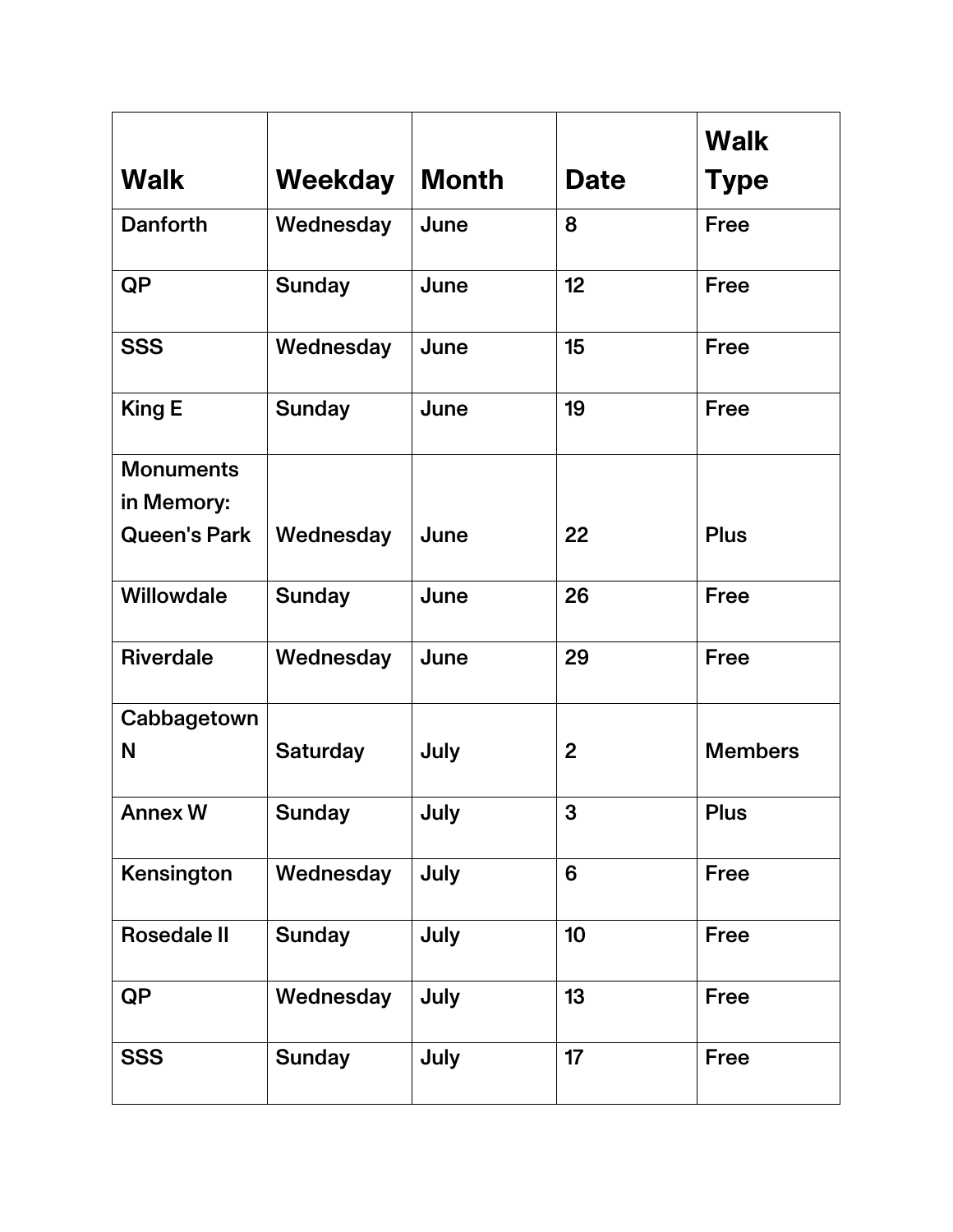|                     |                 |               |                | <b>Walk</b>    |
|---------------------|-----------------|---------------|----------------|----------------|
| <b>Walk</b>         | Weekday         | <b>Month</b>  | <b>Date</b>    | <b>Type</b>    |
| Mt Pleasant I       | Wednesday       | July          | 20             | <b>Free</b>    |
| <b>WWW</b>          | <b>Saturday</b> | July          | 23             | <b>Members</b> |
| <b>Danforth</b>     | <b>Sunday</b>   | July          | 24             | Free (F)       |
| Willowdale          | Wednesday       | July          | 27             | Free (F)       |
| <b>Monuments</b>    |                 |               |                |                |
| in Memory:          |                 |               |                |                |
| <b>Queen's Park</b> | <b>Sunday</b>   | July          | 31             | <b>Plus</b>    |
| <b>Riverdale</b>    | Wednesday       | August        | 3              | <b>Free</b>    |
| <b>King E</b>       | <b>Sunday</b>   | August        | $\overline{7}$ | <b>Free</b>    |
| <b>Rosedale II</b>  | Wednesday       | August        | 10             | <b>Free</b>    |
| <b>Annex W</b>      | <b>Sunday</b>   | August        | 14             | <b>Plus</b>    |
| <b>SSS</b>          | Wednesday       | August        | 17             | <b>Free</b>    |
| <b>Jarvis</b>       | <b>Saturday</b> | <b>August</b> | 20             | <b>Members</b> |
| Mt Pleasant I       | <b>Sunday</b>   | August        | 21             | <b>Free</b>    |
| <b>Danforth</b>     | Wednesday       | August        | 24             | <b>Free</b>    |